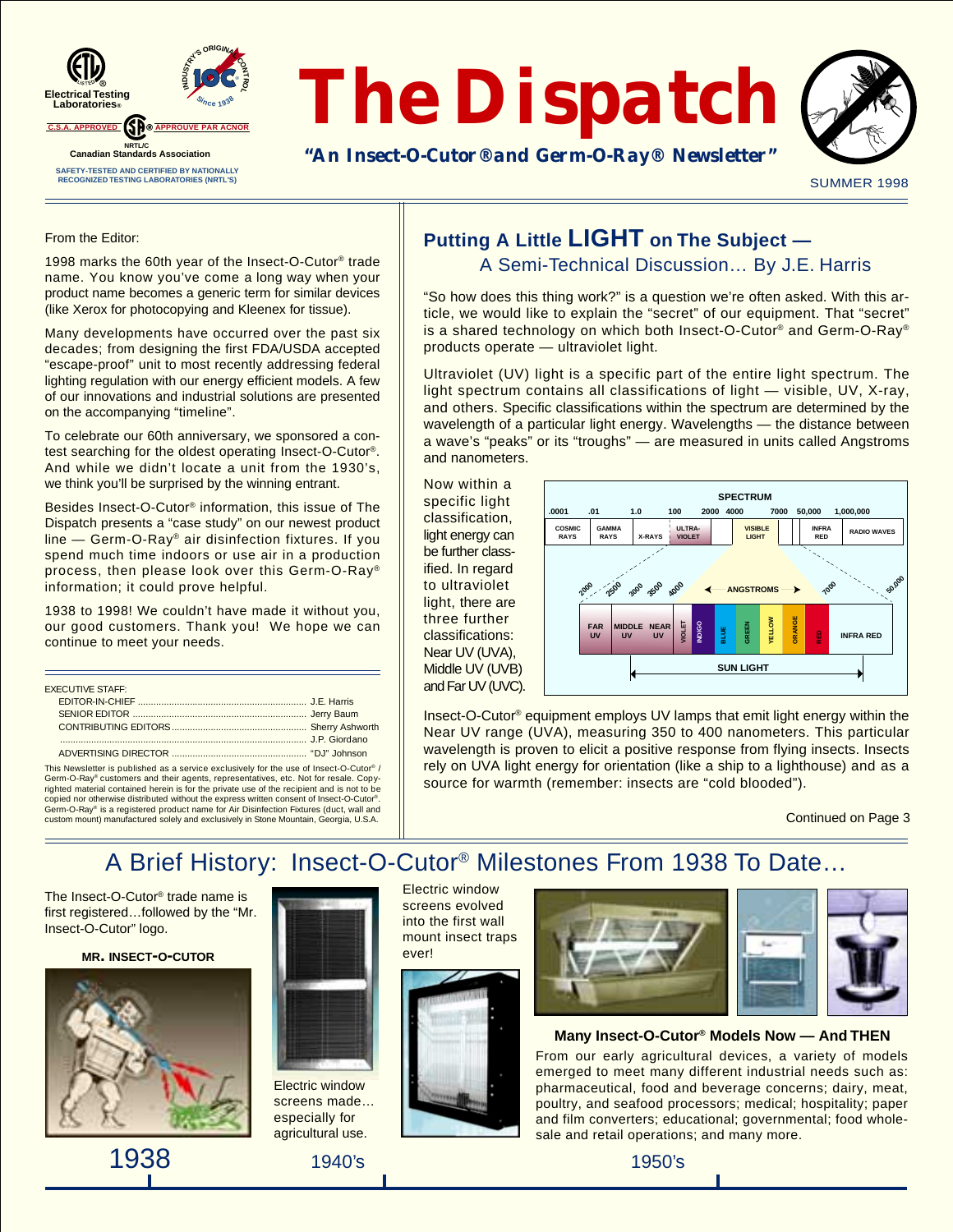Industrial, Commercial/ Institutional Use

Full size IOC® models came into widespread use — for industrial, commercial and institutional applications. Shown at right is an early Insect-O-Cutor® Model 512T protecting a paper mill production line.







1950's continued 1966 1960's

n B

**BLB BL**  $(BL)$ **BLB**

IOC® introduces the innovative "black light" and "black light blue" lamp combination. Various insects (day-flying and night-flying) in varied environments (hot and cold) are more responsive to this lamp combination.

Still in use today, this unique black light combination is unequalled anywhere in the world.

1960's technology broadens the IOC® product line — then the most extensive anywhere. Interior horizontal hanging models were now complemented by exterior IOC® post mount models (designed for state department of transportation toll plazas).



## Air Quality… A Germ-O-Ray® "Case Study"

Insect-O-Cutor® has long been associated with quality assurance (QA) programs. And with the Germ-O-Ray® product line, Insect-O-Cutor® continues to develop effective QA tools.

Germ-O-Ray® air disinfection fixtures were developed after a hospital's general contractor discovered the need for germicidal light fixtures to be used within the hospital's HVAC system. From that special request, an entire line of "standard" air disinfection fixtures is now offered. And although standard devices (in-room and in-duct) are being used in a number of "regular" settings, it is customized Germ-O-Ray® fixtures and installations that QA professionals and facility managers may find most interesting.



As an example, one such customized fixture is installed at a sugar refinery. Sugar, like other granular products, is partially processed with air; air conveys the product from one point to another. If this air is contaminated, then the product is contaminated. Contaminating agents can include mold, viruses, and bacteria. To best understand the refinery's needs, IOC® Systems Design Engineers worked closely with the refinery's QA and Engineering staffs. These discussions identified specific

contaminants and determined acceptable load presence/levels for those particular contaminants.

Also addressed were environmental concerns such as humidity and temperature variances. Large temperature swings as well as high humidity levels greatly affect lamp performance. These environmental concerns are of paramount importance.

After working various formulas, the exact number of germicidal lamps required to effect a predetermined control level was computed.

With contaminant control and environmental issues adequately addressed, special consideration was now paid to mechanical and process concerns such as: air system stress levels, air speed (volume), and possible installation locations.

These factors determine the size and the orientation of the customized Germ-O-Ray® installation. Not until all parties and their associated concerns were completely satisfied did actual manufacture of the customized fixture[s] start.

Actual installation was handled by the refinery. To follow up on the installation, Systems Design Engineers reviewed the installation on site. Also, product samples (taken prior to and after fixture installation) were sent for independent testing by the refinery. And to ensure that each Germ-O-Ray® installation is maintained with effective lamps, each Germ-O-Ray® customer receives a semi-annual lamp replacement quotation.

Both "standard" and customized Germ-O-Ray® fixtures are proving valuable to companies proactively concerned with good manufacturing practices (GMP) and product quality. Should you share these concerns and assess the need for better air quality at your facility, please call on us.

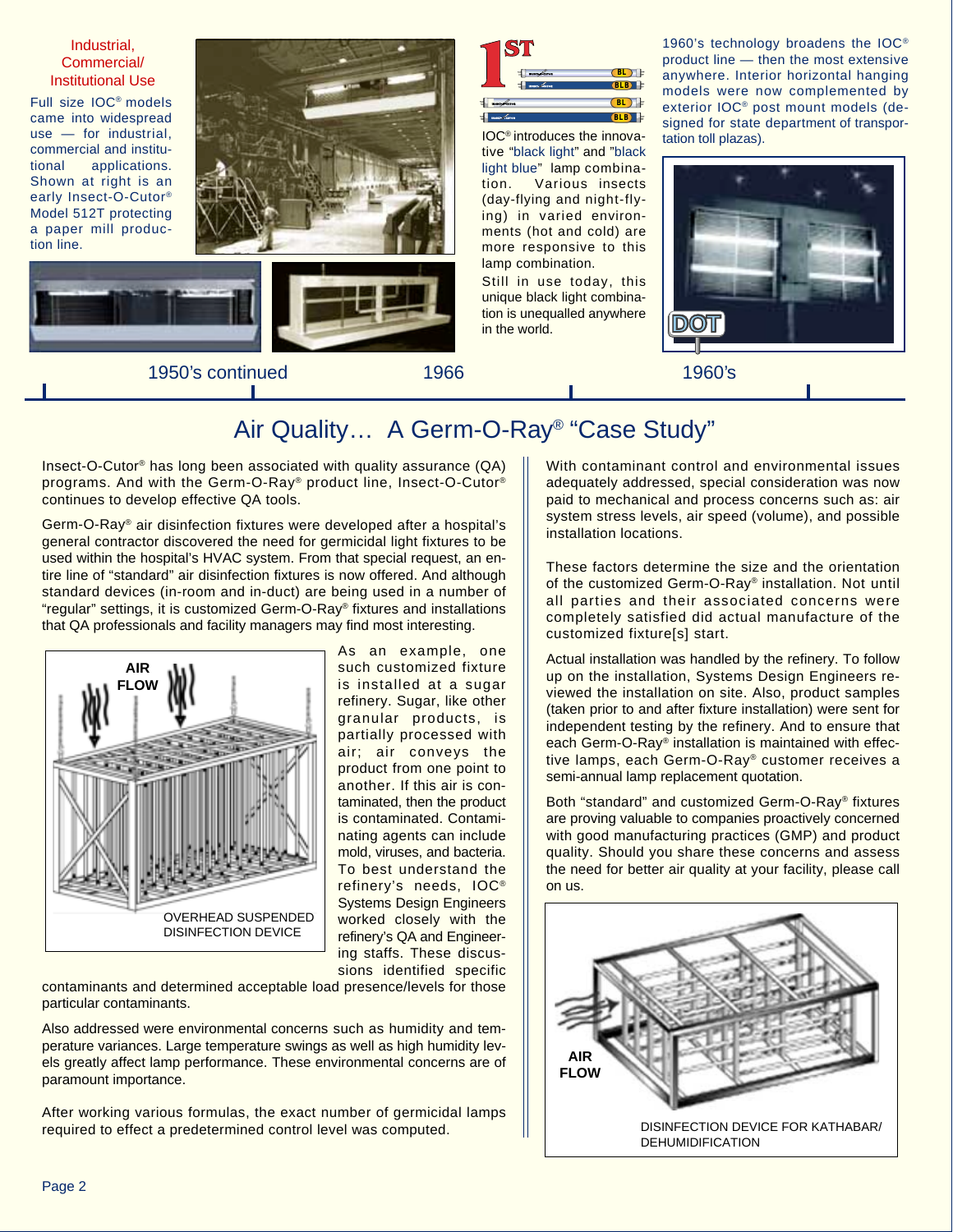

The first "escapeproof" electrocutor …accepted by both USDA and FDA for "in-processing areas" was an original IOC® unit (Series 712). In 1990, IOC<sup>®</sup> Series 1890/2591 would again be designated as "escape-proof" by USDA and FDA.



To increase black light emission, which increases insect attraction, Insect-O-Cutors® become double-ballasted.



Global Sales and Service



Due to demand, Insect-O-Cutors® are licensed in the United Kingdom for eastern hemisphere distribution.

1971 1973 1975 1977 1983 1990

### Light Years Ahead! You Gotta Need?

As early as 1977, IOC® units incorporated T-8 diameter lamps (Series 912). Did we know something then everyone else learned later? —See 1994—



We Aim to Please…



#### VERSATILE PORTABLE:

This multi-purpose IOC® model was designed at the request of a major snack foods processor. If you have a special request, please call on us. Well be happy to try and help.

First Again ?

Advanced Scatterproof! This design withstood stringent wind testing conducted by the USDA [Beltsville, MD] and was deemed to be virtually scatterproof. Based on these tests, the FDA designated Series 1890 and 2591 as "scatter-free"… perfect for food prep areas.



### **And the Winner Is…**

Insect-O-Cutor® turned 60 this year — 1938 to 1998. And to celebrate this milestone, we sponsored a search for the "oldest operating Insect-O-Cutor®".

Over the past few months, we've been sincerely surprised by the overwhelming number of "old" Insect-O-Cutor® units still operating today. And we would like to thank everyone who submitted units for consideration. However, as with most contests, there can only be one winner. And what a winning unit we found.

The year was 1969 (twenty-nine years ago); the space race was under way; and **Ellison Bakery** of Fort Wayne, IN needed

to address flying insect elimination/pest control concerns. To address those concerns, Ellison Bakery called upon Insect-O-Cutor®. Then, like now, Insect-O-Cutor® built quality equipment designed for the "long haul". Ellison Bakery understood the importance of quality and value. The rest is history... nearly three decades of reliable product performance.



Second place honors go to **Hershey Pasta and Grocery Group** of Lebanon, PA. It

was September of 1972

MODEL 312T FROM 1969

when Hershey installed their winning Model 312. And from the unit's appearance, it looks as good as new twenty-five years **later!** 

Coming in third place was **The Industrial Fumigant Company** (IFC) of Olathe, KS. Their winning unit is a Model 412T from August of 1979! As their name suggests, IFC provides industrial pest control and sanitation solutions. And to protect their own operations, the IFC relies on Insect-O-Cutor®.

To all who entered our search and to all who continue to recognize the importance of value and quality for equipment within their operations, we'd like to say "thank you". And of course, we'd like to especially thank Ellison Bakery… keep on bakin' guys; thank you for your support.

### **Light — Continued from Page 1**

Germ-O-Ray® equipment employs UV lamps that emit light energy within the Far UV range (UVC), measuring 100 to 280 nanometers. This particular wavelength is commonly referred to as "germicidal light". Germicidal light is capable of penetrating cellular structures. When used for air disinfection, germicidal lamps emit energy to pierce an airborne contaminant's cellular structure. This alters that cell's DNA, rendering it sterile and virtually harmless.

# **ULTRAVIOLET LIGHT CLASSIFICATIONS**

|     |                      | UV-C             |     |                     | UV-B | UV-A              |  |
|-----|----------------------|------------------|-----|---------------------|------|-------------------|--|
| 100 |                      | 280<br>315       |     |                     | 400  |                   |  |
|     | <b>EXTREME</b><br>UV | <b>FAR</b><br>UV |     | <b>MIDDLE</b><br>UV |      | <b>NEAR</b><br>UV |  |
|     | 10                   | 100              | 200 |                     | 300  | 380               |  |

Both UVA and UVC light energy is available through fluorescent lamp technology. Simply, fluorescent lamps are vacuum-filled glass tubes with specific minerals, phosphors, and gases enclosed in the tubes. These agents, charged with electricity to emit energy at a given wavelength, gradually decay over several hundred hours of lamp operation. This gradual decay is of particular importance because many people do not realize that lamps have an effective life-span; UVA lamps average 7000 hours and UVC lamps average 5000 hours before emissions decrease to unacceptable levels. For this reason, it is of paramount importance that "bug lamps" and germicidal lamps be replaced on at least an annual basis (if not semiannual).

There are many other details to discuss for a better understanding of light and its various applications. However with this limited space, we hopefully offered an initial understanding to our "secret".